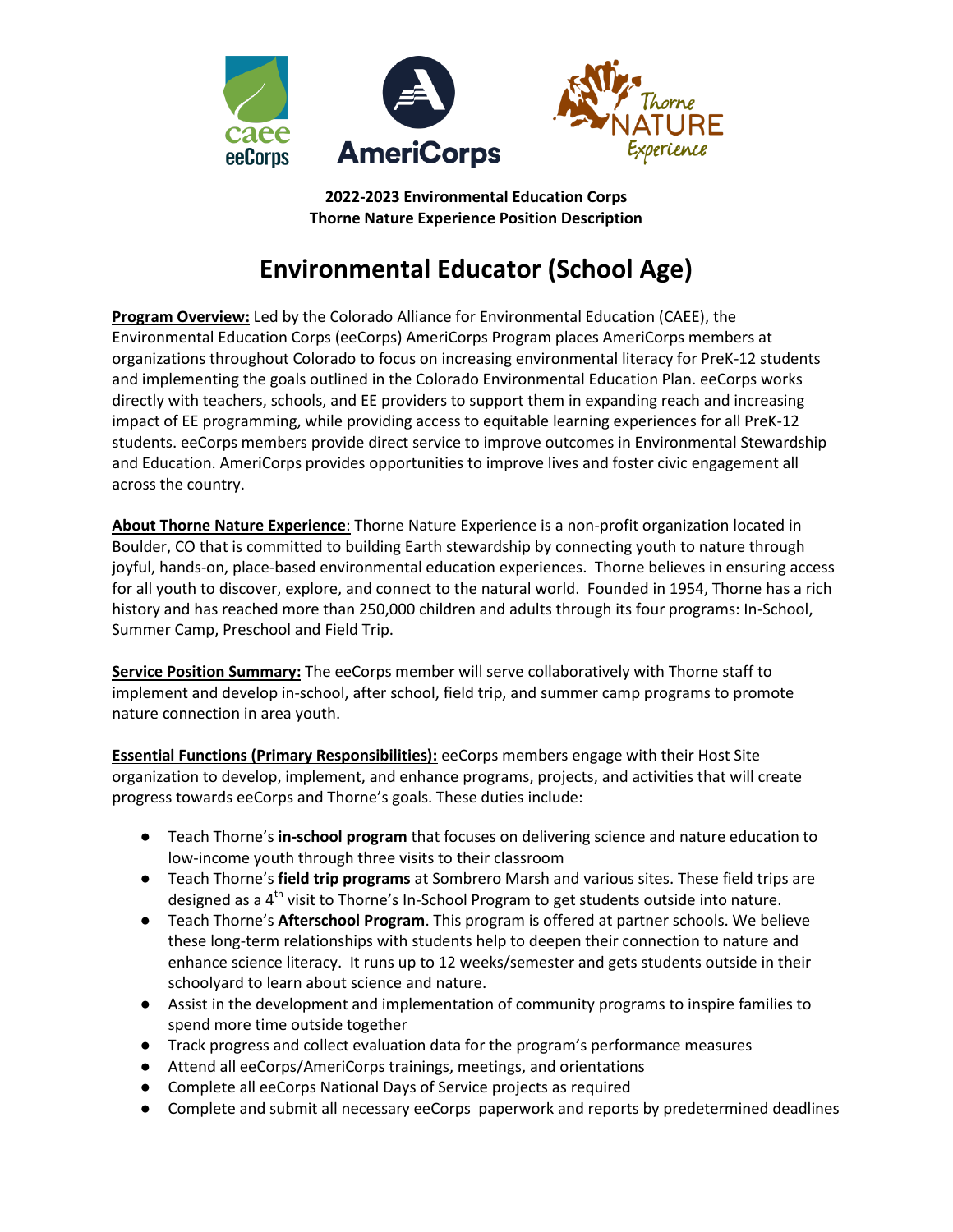● Some local and out of town travel required, occasional statewide travel possible

## **Marginal Functions (Secondary Responsibilities):**

- Assist School Programs Manager with curriculum development and supply management
- Assist Marketing Manager with social media and marketing campaigns
- Participate in Thorne Nature Experience special events and outreach activities
- Maintain and foster personal nature connection and participate in group nature connection modalities

## **Physical, Emotional, and Intellectual Demands:**

- This position requires the ability to serve outside year-round in various weather conditions.
- Educators must be willing to self-reflect, and change and adapt strategies in order to best support diverse populations of school age children
- Strenuous physical activity with up to 30 lbs of supplies transported short distances

#### **Qualifications:**

- Experience working with school age children in an informal and outdoor setting
- Strong communication skills with adults and children
- Some knowledge of Colorado ecology and natural science; desire to learn more
- Ethic of national and community service and a strong desire to create positive change
- Ability to communicate effectively both verbally and in writing; computer literate especially MS Office suite (Word, Excel, and Outlook) and Google Drive
- High School Diploma or GED required, college graduate preferred
- Ability to pass criminal history check (required)
- Reliable transportation & proof of auto insurance
- U.S. Citizenship or lawful permanent resident status required
- Spanish speaking candidates desired
- Experience relating to and communicating with diverse audiences, especially Mexican American participants and families preferred

**Term of Service:** This is a Full Time national and community service position requiring a minimum completion of 1,700 hours during the term (approximately 40 hours/week). The position begins August 29, 2022 and ends August 4, 2023. Flexible hours are required, including occasional evening and weekend commitments. Member may be required to serve on Days of Service that take place on certain national holidays throughout the year.

**Training and Support Provided:** eeCorps members receive significant training and experience in community engagement, project implementation, leadership, diverse populations, and more. Up to 20% of total hours served may be spent in applicable, approved training and professional development. Members will be supervised and supported by Maggie Vest Engelman, School Programs Manager at Thorne Nature Experience, as well as by Erin Dreps, eeCorps Program Coordinator. The 2022-23 cohort of eeCorps members serving throughout the region will act as additional resources and support for each other.

**Location and Service Conditions:** This position is based at Thorne Nature Experience at Sombrero Marsh, 1466 63rd St, Boulder, CO 80303, and may involve service at other locations in Boulder County. Position is direct service, and will involve frequent days outdoors and/or in a school and/or community building.